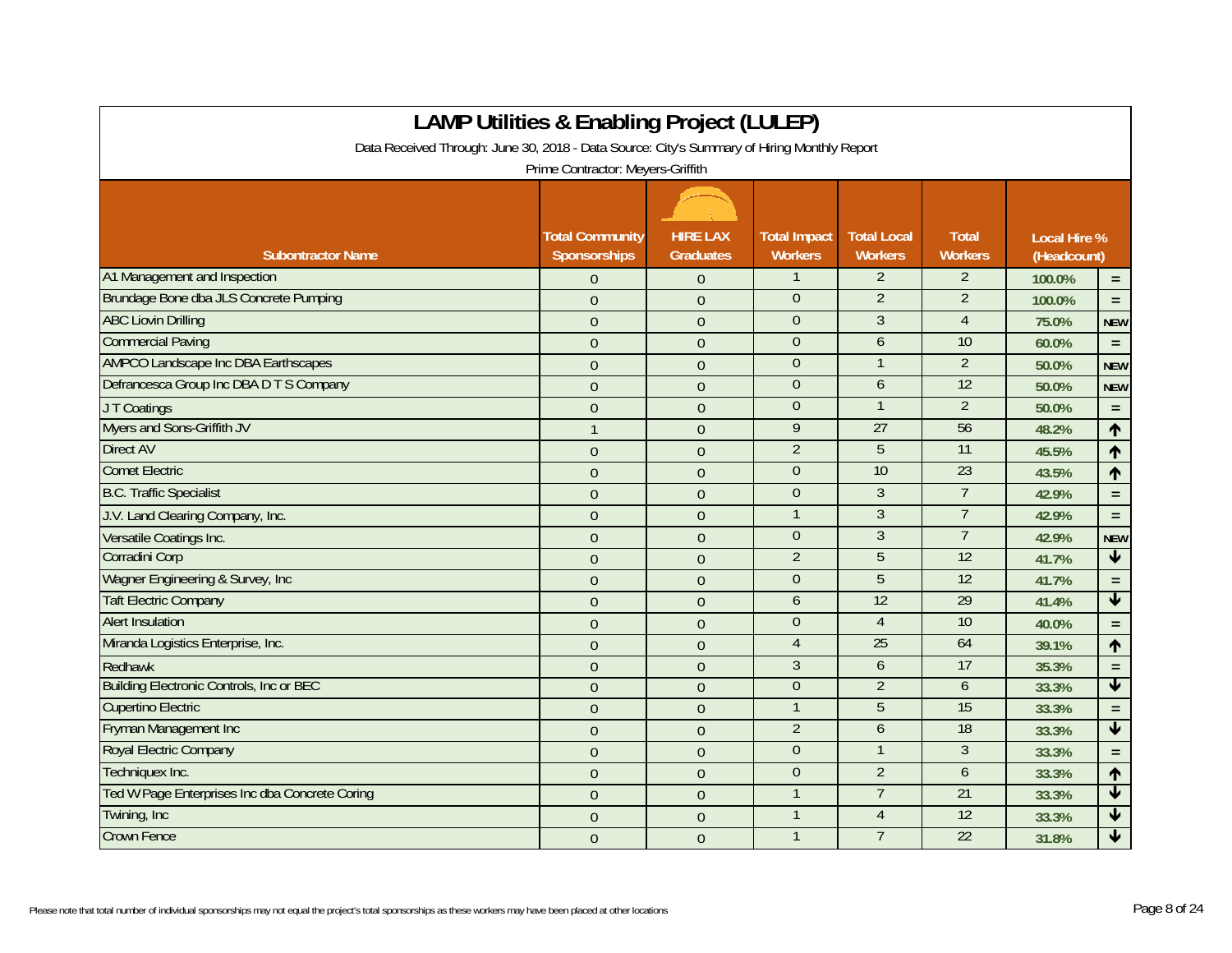| <b>LAMP Utilities &amp; Enabling Project (LULEP)</b><br>Data Received Through: June 30, 2018 - Data Source: City's Summary of Hiring Monthly Report<br>Prime Contractor: Meyers-Griffith |                                        |                                     |                                       |                                      |                                |                                    |                         |  |
|------------------------------------------------------------------------------------------------------------------------------------------------------------------------------------------|----------------------------------------|-------------------------------------|---------------------------------------|--------------------------------------|--------------------------------|------------------------------------|-------------------------|--|
| <b>Subontractor Name</b>                                                                                                                                                                 | <b>Total Community</b><br>Sponsorships | <b>HIRE LAX</b><br><b>Graduates</b> | <b>Total Impact</b><br><b>Workers</b> | <b>Total Local</b><br><b>Workers</b> | <b>Total</b><br><b>Workers</b> | <b>Local Hire %</b><br>(Headcount) |                         |  |
| <b>Griffith Company</b>                                                                                                                                                                  | $\overline{2}$                         | $\mathbf{1}$                        | 10                                    | 51                                   | 161                            | 31.7%                              | $=$ $\,$                |  |
| <b>Matrix Environmental</b>                                                                                                                                                              | $\overline{0}$                         | $\overline{0}$                      | $\overline{0}$                        | $\overline{5}$                       | 16                             | 31.3%                              | $\equiv$                |  |
| <b>Myers &amp; Sons Construction LP</b>                                                                                                                                                  | $\overline{0}$                         | $\theta$                            | $\overline{1}$                        | 11                                   | 37                             | 29.7%                              | $\equiv$                |  |
| A N C C A Corporation DBA NU Enterprises                                                                                                                                                 | $\overline{0}$                         | $\overline{0}$                      | $\mathbf{1}$                          | $\overline{8}$                       | 28                             | 28.6%                              | $\equiv$                |  |
| Anderson Charnesky Structural Steel, Inc. (ACSS)                                                                                                                                         | $\Omega$                               | $\Omega$                            | $\overline{0}$                        | $\overline{2}$                       | $\overline{7}$                 | 28.6%                              | $\equiv$                |  |
| Wilson & Hampton                                                                                                                                                                         | $\overline{0}$                         | $\overline{0}$                      | $\mathbf{1}$                          | $\overline{2}$                       | $\overline{7}$                 | 28.6%                              | $\overline{\textbf{v}}$ |  |
| <b>Cosco Fire Protection</b>                                                                                                                                                             | $\overline{0}$                         | $\theta$                            | $\theta$                              | $\overline{3}$                       | $\overline{11}$                | 27.3%                              | $\equiv$                |  |
| <b>Psomas</b>                                                                                                                                                                            | $\overline{0}$                         | $\Omega$                            | $\overline{0}$                        | $\overline{3}$                       | 11                             | 27.3%                              | $\equiv$                |  |
| <b>RMA Group</b>                                                                                                                                                                         | $\theta$                               | $\theta$                            | $\overline{3}$                        | $\overline{4}$                       | 15                             | 26.7%                              | $\equiv$                |  |
| <b>Meadows Mechanical</b>                                                                                                                                                                | $\overline{0}$                         | $\overline{0}$                      | $\overline{2}$                        | 9                                    | 35                             | 25.7%                              | $\uparrow$              |  |
| 24 Hour Street Sweeping                                                                                                                                                                  | $\overline{0}$                         | $\overline{0}$                      | $\theta$                              | $\overline{2}$                       | $\, 8$                         | 25.0%                              | $\equiv$                |  |
| <b>Nor-Cal Pipeline Services</b>                                                                                                                                                         | $\overline{0}$                         | $\overline{0}$                      | $\overline{0}$                        | $\overline{3}$                       | 12                             | 25.0%                              | $\overline{\textbf{v}}$ |  |
| So-Cal Insulation                                                                                                                                                                        | $\overline{0}$                         | $\mathbf{0}$                        | $\mathbf{1}$                          | $\mathbf{1}$                         | $\overline{4}$                 | 25.0%                              | $\equiv$                |  |
| Southcoast Acoustical Interiors (SAI)                                                                                                                                                    | $\overline{0}$                         | $\overline{0}$                      | $\mathbf{0}$                          | $\overline{4}$                       | 17                             | 23.5%                              | $\blacktriangledown$    |  |
| <b>Centruy Sweeping</b>                                                                                                                                                                  | $\overline{0}$                         | $\mathbf{0}$                        | $\theta$                              | $\mathbf{1}$                         | 5                              | 20.0%                              | <b>NEW</b>              |  |
| <b>Penhall Company</b>                                                                                                                                                                   | $\overline{0}$                         | $\mathbf{0}$                        | $\overline{0}$                        | $\overline{1}$                       | $\overline{5}$                 | 20.0%                              | $\equiv$                |  |
| <b>Utilocate</b>                                                                                                                                                                         | $\overline{0}$                         | $\theta$                            | $\mathbf{1}$                          | $\mathbf{1}$                         | $\overline{5}$                 | 20.0%                              | $\equiv$                |  |
| <b>Sully Miller</b>                                                                                                                                                                      | $\overline{0}$                         | $\overline{0}$                      | $\boldsymbol{0}$                      | 6                                    | 32                             | 18.8%                              | $\equiv$                |  |
| <b>Sterndahl Enterprises</b>                                                                                                                                                             | $\overline{0}$                         | $\mathbf{0}$                        | $\overline{2}$                        | $\overline{5}$                       | 29                             | 17.2%                              | $\overline{\textbf{t}}$ |  |
| <b>Granstrom Masonry</b>                                                                                                                                                                 | $\overline{0}$                         | $\overline{0}$                      | $\overline{0}$                        | $\mathbf{1}$                         | $\mathfrak b$                  | 16.7%                              | $\equiv$                |  |
| Pavement Coatings Co.                                                                                                                                                                    | $\overline{0}$                         | $\overline{0}$                      | $\Omega$                              | $\mathbf{1}$                         | 6                              | 16.7%                              | $\equiv$                |  |
| R.J. Lalonde, Inc.                                                                                                                                                                       | $\overline{0}$                         | $\overline{0}$                      | $\mathbf{1}$                          | $\mathbf{1}$                         | $\mathfrak b$                  | 16.7%                              | $\equiv$                |  |
| All American Asphalt                                                                                                                                                                     | $\overline{0}$                         | $\theta$                            | $\mathbf{0}$                          | 6                                    | 40                             | 15.0%                              | <b>NEW</b>              |  |
| DRS Rebar, Inc.                                                                                                                                                                          | $\overline{0}$                         | $\mathbf{0}$                        | $\overline{0}$                        | $\mathbf{1}$                         | $\overline{7}$                 | 14.3%                              | $\equiv$                |  |
| <b>GGG Demolition</b>                                                                                                                                                                    | $\overline{0}$                         | $\theta$                            | $\mathbf{0}$                          | $\mathbf{1}$                         | $\overline{7}$                 | 14.3%                              | $\equiv$                |  |
| <b>Blois Construction</b>                                                                                                                                                                | $\overline{0}$                         | $\mathbf{0}$                        | $\mathbf{1}$                          | 3                                    | 22                             | 13.6%                              | $\equiv$                |  |
| <b>Badger Daylighting</b>                                                                                                                                                                | $\overline{0}$                         | $\theta$                            | $\overline{1}$                        | 3                                    | 27                             | 11.1%                              | $\equiv$                |  |
| 2 R Drilling, Inc.                                                                                                                                                                       | $\overline{0}$                         | $\mathbf{0}$                        | $\overline{0}$                        | $\overline{0}$                       | $\overline{4}$                 | 0.0%                               | $\equiv$                |  |

Г

┑